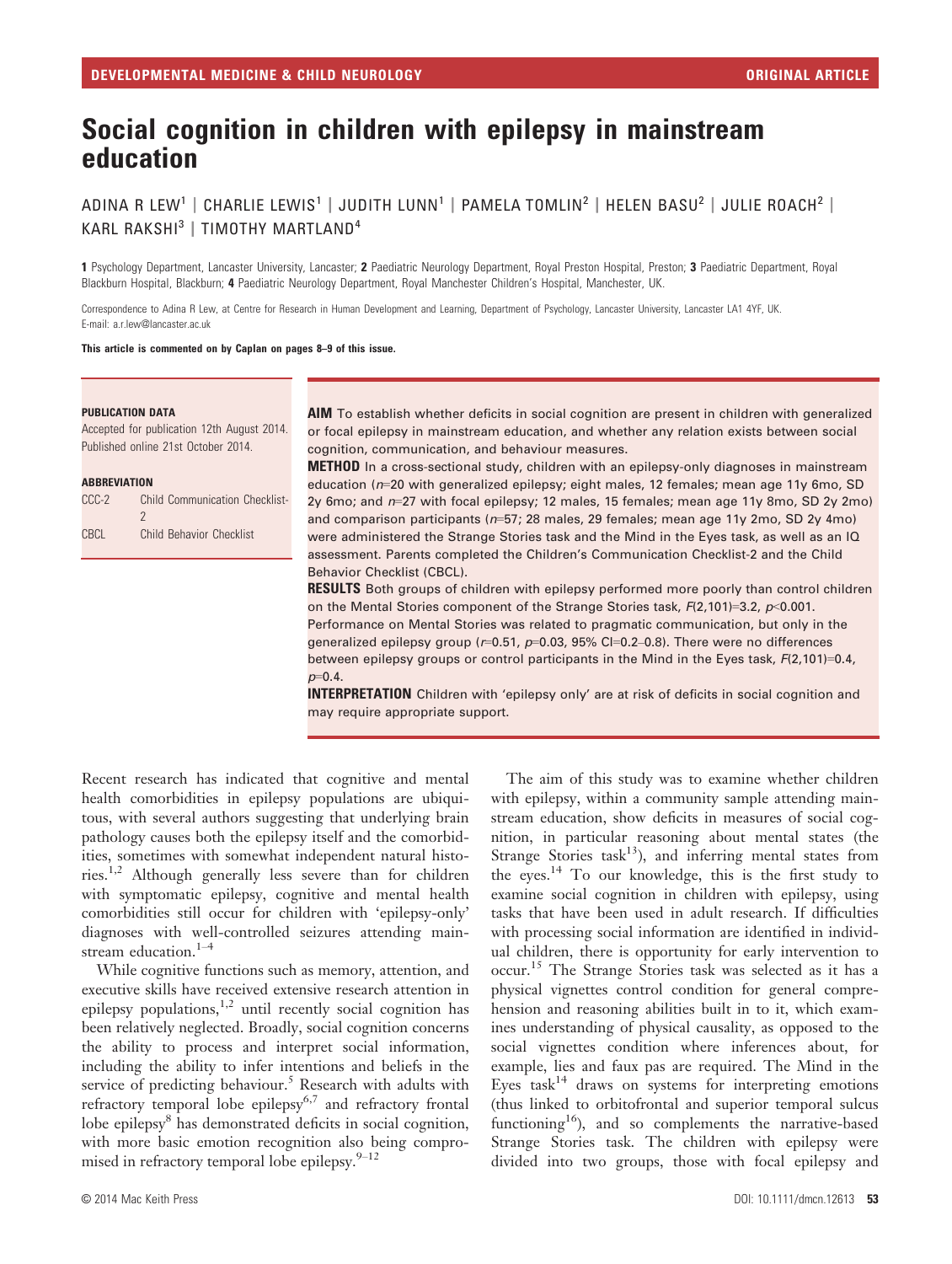those with generalized epilepsy, as earlier research has indicated that children with focal epilepsies may have particular impairments in some aspects of communication, $17$ although with less difference between generalized and focal groups occurring on measures of pragmatic aspects of communication.<sup>17-19</sup> We predicted that children with epilepsy would perform more poorly than age-matched control children on the social cognition tasks, but we did not have sufficient basis for predicting differences between the two epilepsy groups.

A second aim was to establish whether performance on the social cognition tasks was related to measures of pragmatic language<sup>20</sup> and behaviour problems.<sup>21</sup> A few studies have identified vulnerabilities in the pragmatic aspects of communication in community-based samples of children with epilepsy.<sup> $17-19$ </sup> In terms of relations between social cognition measures and behaviour problems, Goloubouff et al.<sup>12</sup> reported a relation between lower performance on fear recognition and parental reports of behaviour problems, but this only occurred in children with right-sided, as opposed to left-sided, refractory temporal lobe epilepsy. Given this uncertain evidence base, we treat this aspect of the research as exploratory. Finally, we examined whether core clinical variables such as age at onset of epilepsy, seizure control, and number of antiepileptic drugs are related to measures of social cognition, communication, and behaviour. An earlier age at onset has been identified as a risk factor for lower IQ and behaviour problems in several, but not all, studies.<sup>1,3,4</sup> Findings are also inconsistent with respect to the effects of seizure control on communication and behaviour.<sup>3,4,17</sup> We thus expected a relation between lower IQ and an earlier age at onset, but made no directional predictions with respect to the other measures and clinical variables.

## METHOD **Participants**

The inclusion criteria for the children with epilepsy were children between 8 years and 16 years old in mainstream education with a diagnosis of epilepsy, excluding children with structural or metabolic aetiology. Children with epilepsy were identified from the paediatric neurology and general paediatric caseload of a hospital-based epilepsy specialist nurse (JR) in the north west of England. In November 2007, 114 children born between September 1991 and September 2002 were identified in the caseload, of which 85 fulfilled the study inclusion criteria. In order to further increase the sample, a paediatrician with a special interest in epilepsy from an adjacent area (KR), collated cases making clinic visits to community and hospitalbased paediatricians between March and August 2009, which fitted the inclusion criteria. A further 29 children cases were referred for potential inclusion via this method, thus giving a total of 114 eligible cases. Figure 1 provides further participant recruitment and inclusion data.

One consultant paediatric neurologist (PT) reviewed all the medical notes, with possible further discussion

#### What this paper adds

- Children with focal and generalized epilepsy have deficits in social cognition
- Social cognition was associated with pragmatic communication in generalized epilepsy.

with two others (HB and TM). The epilepsy-related information is reported in Table I. Children with epilepsy were categorized into those with generalized epilepsy  $(n=20;$  eight males, 12 females; mean age 11y 6mo, SD 2y 6mo) and those with focal epilepsy  $(n=27; 12 \text{ males}, 15)$ females; mean age 11y 8mo, SD 2y 2mo). Sixty-nine children (28 males, 29 females; mean age 11y 2mo, SD 2y 4mo) with no known neurological or neurodevelopmental condition were recruited from local mainstream schools concurrently with the testing of the children with epilepsy, in order to derive an age- and sex-matched control group of 57 children (birthday within 6 months of that of a child with epilepsy).

A National Health Service Research Ethics Committee and a University Ethics Committee reviewed and approved the study. Written consent was gained from adult carers, and verbal or written consent was gained from child participants depending on their age.

## **Measures**



Figure 1: Participant recruitment and inclusion for the children with epilepsy.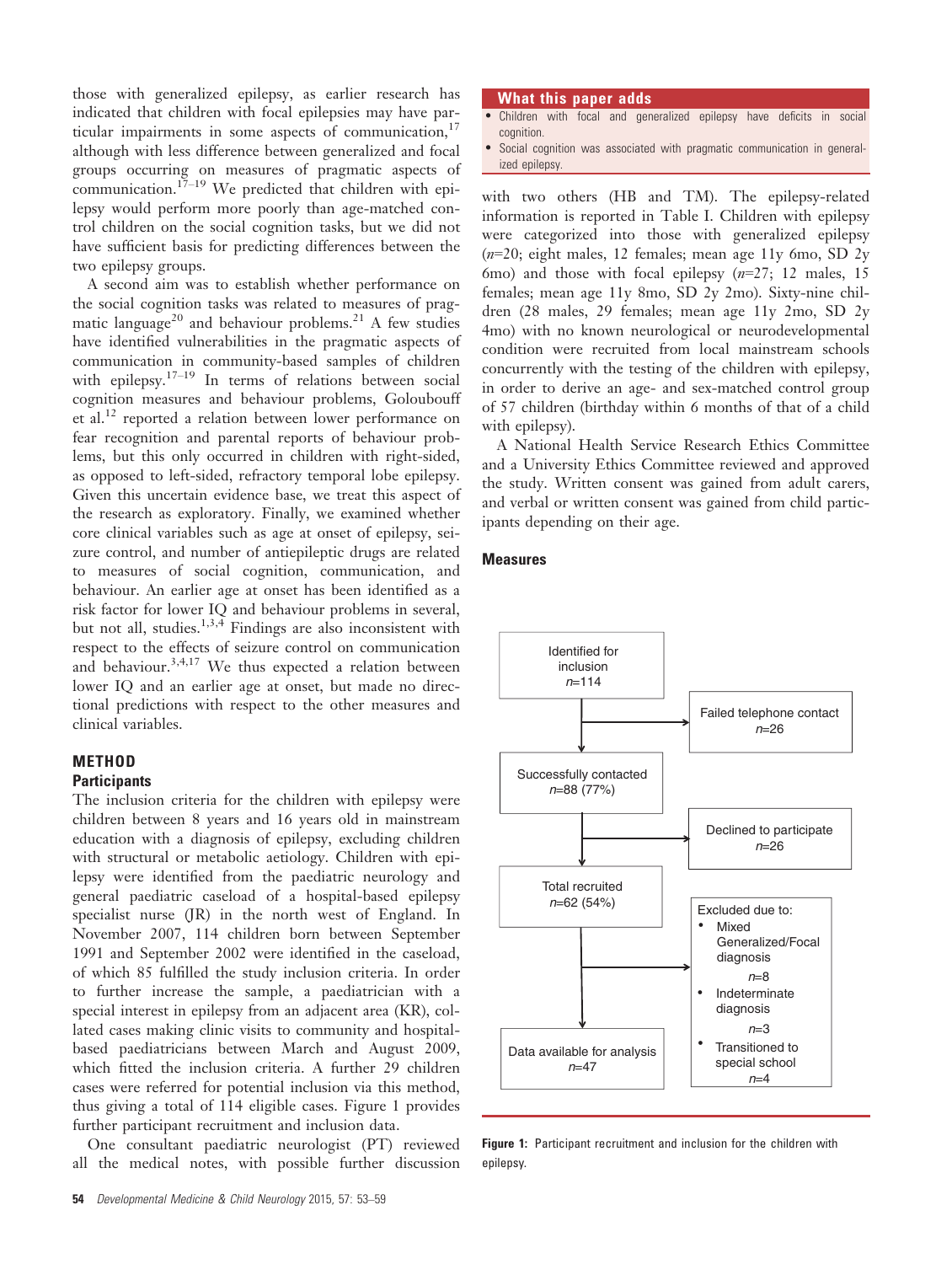|  |  |  |  | Table I: Participant demographic and clinical characteristics |
|--|--|--|--|---------------------------------------------------------------|
|--|--|--|--|---------------------------------------------------------------|

| Variables                                                                                               | Generalized<br>epilepsy<br>$n = 20$           | Focal<br>epilepsy<br>$n = 27$                   | Comparison<br>$n = 57$                          |
|---------------------------------------------------------------------------------------------------------|-----------------------------------------------|-------------------------------------------------|-------------------------------------------------|
| Sex Male/Female<br>Mean age, y:mo (SD)<br>Mean IQ (SD)<br>Ethnicity, white/Asian<br>Special educational | 8/12<br>11:6(2:6)<br>95.1 (16.8)<br>18/2<br>5 | 12/15<br>11:8(2:2)<br>87.5 (14.1)<br>24/3<br>13 | 28/29<br>11:2(2:4)<br>104.5 (12.8)<br>52/5<br>0 |
| support<br>SES <sup>a</sup> Lower third<br>rankings (%)                                                 | 35                                            | 44                                              | 26                                              |
| <b>SES Middle third</b><br>rankings (%)                                                                 | 25                                            | 26                                              | 25                                              |
| <b>SES Upper third</b><br>rankings (%)                                                                  | 40                                            | 30                                              | 49                                              |
| Age at onset, y:mo (SD)                                                                                 | 7:2(2:11)                                     | 6:10(2:10)                                      |                                                 |
| Duration, y:mo (SD)                                                                                     | 3:4(2:6)                                      | 3:4(2:4)                                        |                                                 |
| Seizure in last 6<br>months $(\%)$                                                                      | 50                                            | 41                                              |                                                 |
| Antiepileptic medication                                                                                |                                               |                                                 |                                                 |
| Monotherapy (%)                                                                                         | 70                                            | 55                                              |                                                 |
| Polytherapy (%)                                                                                         | 11                                            | 20                                              |                                                 |
| None (%)                                                                                                | 19                                            | 25                                              |                                                 |
| Epilepsy syndrome/type of epilepsy<br>Childhood absence<br>epilepsy                                     | 5                                             |                                                 |                                                 |
| Other                                                                                                   | 15                                            |                                                 |                                                 |
| Benign epilepsy with<br>centrotemporal spikes                                                           |                                               | 7                                               |                                                 |
| Temporal                                                                                                |                                               | $\overline{7}$                                  |                                                 |
| Frontal                                                                                                 |                                               | 5                                               |                                                 |
| Occipital                                                                                               |                                               | 2                                               |                                                 |
| Mixed focal                                                                                             |                                               | 6                                               |                                                 |
| Seizure types <sup>b</sup>                                                                              |                                               |                                                 |                                                 |
| <b>Typical absence</b>                                                                                  | 11                                            |                                                 |                                                 |
| Tonic-clonic                                                                                            | 12                                            |                                                 |                                                 |
| Myoclonic-atonic                                                                                        | 1                                             |                                                 |                                                 |
| Atonic<br>Consciousness<br>unimpaired                                                                   | 1                                             | 2                                               |                                                 |
| Consciousness impaired<br>Evolving bilateral                                                            |                                               | 15<br>11                                        |                                                 |
|                                                                                                         |                                               |                                                 |                                                 |

aSocioeconomic status (SES) as derived from the Indices of Deprivation rankings for postal code areas in England. <sup>b</sup>Six children had two different seizure types.

An estimated Full-scale IQ was derived from a short form of the Wechsler Intelligence Scale for Children IV-UK.<sup>22</sup> The short form was comprised of Block Design, Similarities, Digit Span, and Coding. This short form has good internal reliability (0.932) as well as good validity (0.909) with Full-scale IQ.<sup>23</sup>

Two tasks were included as measures of social understanding, the revised version of the Strange Stories task<sup>13</sup> and the child version of the Mind in the Eyes task.<sup>14</sup> The Strange Stories task consists of 16 short passages each followed by a test question. Eight of the stories were constructed to measure the ability to infer mental states from scenarios involving lies, double bluff, white lies, persuasion, an appearance/reality distinction, and misunderstanding. The remaining eight stories were non-mental control stories that measured the understanding of physical events. A response was coded on a scale of 0 to 2 dependent upon whether the child gave a full, partial, or incorrect answer,

with a maximum score of 16 for both Mental and Physical Stories.

The Mind in the Eyes task comprises 28 photographs of the eye region of male and female adults. The child was required to identify the correct option from four words or short phrases that are designed to assess the ability to correctly attribute both cognitive (e.g. 'thinking about something') or affective (e.g. 'worried') mental states. Scores range from 0 to 28.

The Child Communication Checklist-2<sup>20</sup> (CCC-2) was used to assess language and communication. It is a standardized parental report questionnaire that is recommended as a screening tool for children who present with language impairments, pragmatic difficulties, or who may require further assessment for autistic spectrum disorder. The 70-item measure has 10 subscales, four that address aspects of structure, vocabulary, and discourse: Speech, Syntax, Semantics, and Coherence; four that explore the pragmatic aspects of language which include Inappropriate Initiation, Stereotyped Language, Use of Context, and Nonverbal Communication; and two scales that assess Social Relations and Interests included to screen for impairments characteristic of autistic spectrum disorder. The raw scores on the different scales are converted into standard scores with a mean of 10 and a standard deviation of 3, with high scores representing better reported language. The first eight scales can be added to produce a General Communication Composite score. A Social Interaction Deviance Composite score can also be derived from the discrepancy between measures of the structural and pragmatic aspects of language, combined with the two scales concerned with social interaction and interests. The Social Interaction Deviance Composite score is used to categorize children with profiles suggestive of specific language impairment, pragmatic language impairment, or autism spectrum disorders. Cronbach's alphas range between 0.66 and 0.8 for internal consistency of the 10 subscales,  $20$ and the CCC-2 has high levels of validity in terms of discriminating children with and without a diagnosed language impairment $^{24}$ .

The Child Behavior Checklist (CBCL), 6 to 18 years,  $21$ was used to assess behaviour problems. It is a standardized parental report questionnaire that includes 113 items which assess a wide range of behavioural difficulties. It provides three broad indices (termed broadband) of Internalizing, Externalizing, and Total Problems. The raw scores are converted to standardized T scores with a mean of 50 and a standard deviation of 10, with higher scores representing greater behaviour difficulties. The CBCL has high internal consistency (Cronbach's alpha for Total Problems=0.97), as well as high validity in terms of identifying clinical cases of conduct disorder.<sup>21</sup>

# Procedure

Children were either visited at school or at home dependent on parental preference. The assessments in the session with children were administered in the same order: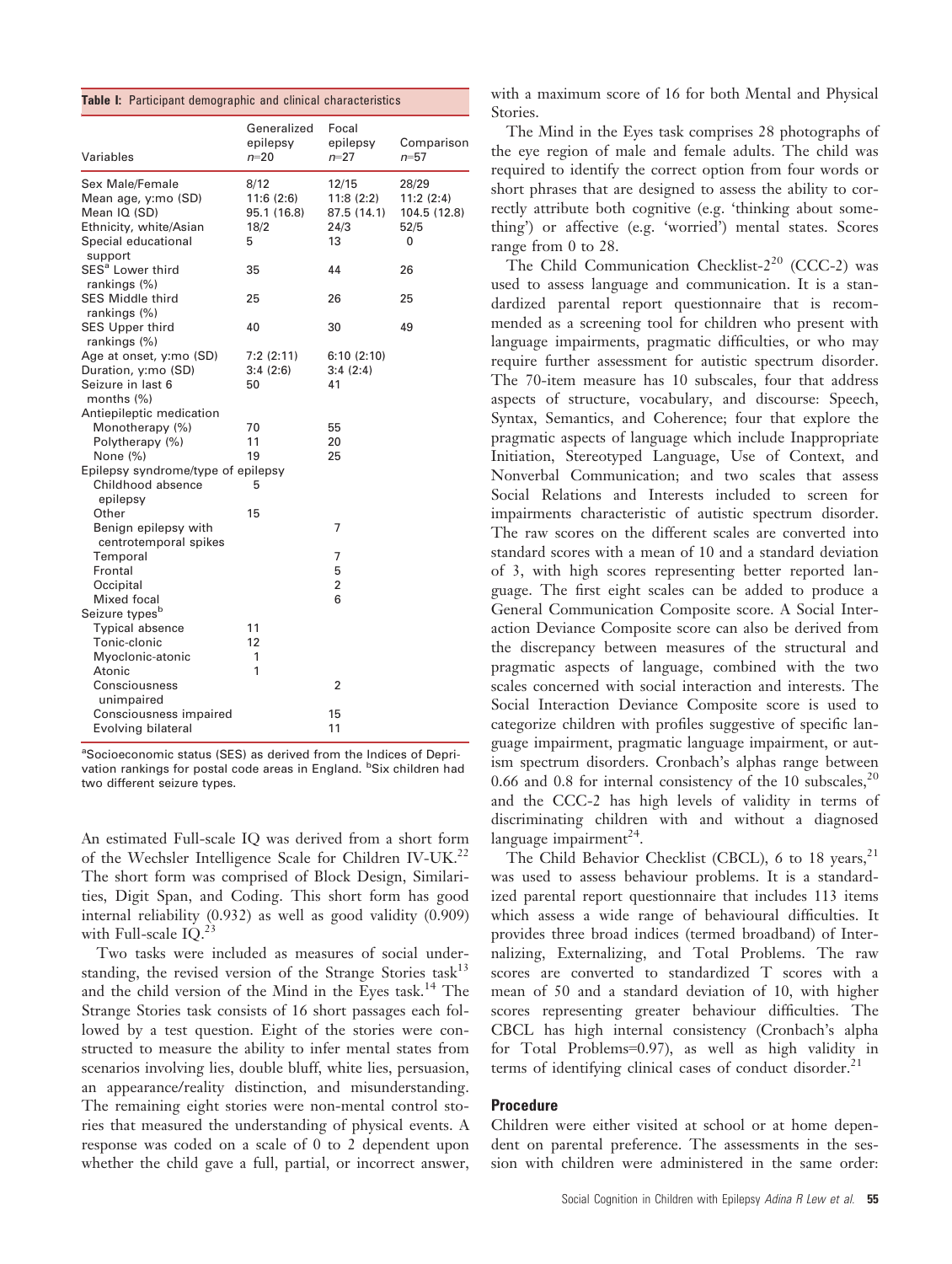Strange Stories, IQ, and Mind in the Eyes. Parents filled in questionnaires during home visits or returned them to the school if testing had been carried out at school.

#### Statistical analyses

Group differences on the social cognition measures (Mental Stories, control Physical Stories, Emotion in the Eyes) were analysed using analysis of variance (ANOVA). All significance tests were two-tailed. These analyses are of interest in that the majority of children with epilepsy had no special support at school, the default assumption being that they are similar to peers both socially and academically. However, in terms of understanding whether any differences between epilepsy groups and controls on the social cognition tasks could be accounted for by differences in IQ, analyses taking into account IQ differences between groups are required. Analysis of covariance (ANCOVA) was not appropriate given group differences in  $IQ^{25}$  (see Table I). Thus, a general linear modelling forward-fitting approach was adopted to examine the effects of age, IQ, group (generalized epilepsy, focal epilepsy, and control participants), and their interaction on any social cognition measures showing group differences, with the Bayesian Information Criterion Index being used to ascertain the best-fitting model.

A 3(group)  $\times$  10(CCC-2 subscale) multivariate analysis of variance (MANOVA) with Bonferroni adjusted post hoc tests was used to compare performance in the different groups on the 10 subscales of the CCC-2. Univariate ANOVAs were used to compare groups on the summary scales of the CCC-2 and the CBCL. Again, a general linear modelling approach was utilized to account for IQ when examining group differences on the standardized language and behaviour measures, with just the summary scales being modelled in these analyses.

It should be noted that children were selected if they were attending mainstream education in the present study, with no IQ cut-off specified a priori for study inclusion. Five children were found to have IQs below 70 (three children with focal epilepsy, and two with generalized epilepsy), the cut-off used in earlier studies of epilepsy-only paediatric populations.<sup>3</sup> We ran all analyses excluding these participants, but obtained the same pattern of results. We thus only report analyses including all participants. There were also no significant differences between homeand school-tested participants.

## RESULTS

#### Preliminary analyses

There was no significant difference between participants and non-participants in terms of socio-economic status (divided into upper, middle, and lower thirds) using the Indices of Deprivation rankings for postal code areas in England  $(\chi^2(2)=4.03, p=0.13)$ . In terms of the coding of responses in the Strange Stories task, a second coder, blind to group assignment and study hypotheses, examined 50% of responses, with interobserver agreement found to be high  $(k=0.81)$ .

Table II displays the means (SDs) for the generalized epilepsy, focal epilepsy, and control groups for the Mental Stories, Physical Stories, and the Mind in the Eyes tests, with mean differences (95% confidence interval [CI]) between epilepsy groups and control participants displayed in Figure 2. Both the generalized epilepsy and focal epilepsy groups performed significantly worse than the control group on the Mental Stories test, whereas only the focal epilepsy group performed worse than the control group on the Physical Stories test. When age and IQ were included as covariates in a general linear model (Table III), the best-fitting model for the Physical Stories only contained age and IQ as main effects, suggesting the worse performance of the focal epilepsy group, relative to the control group, could be accounted for by their lower IQ. In contrast, for the Mental Stories test, the best-fitting model contained the main effect of group, as well as the main effects of age and IQ, suggesting that group differences remained even accounting for age and IQ. Both epilepsy groups were significantly different from the control group, but were not significantly different from each other. There were no group differences on the Mind in the Eyes test.

#### The Child Communication Checklist

Table II displays the mean (SD) scores for the 10 subscales of the CCC-2, the General Communication Composite score, the Social Interaction Deviance score, and the Pragmatics and Structural summary scales for the three groups, with mean differences (95% CI) between epilepsy groups and controls displayed in Figure 2. Table III shows the

|                           |  |  | <b>Table II:</b> Group means (SDs) for the measures of social cognition, com- |  |  |
|---------------------------|--|--|-------------------------------------------------------------------------------|--|--|
| munication, and behaviour |  |  |                                                                               |  |  |

|                                        | Generalized | Focal       | Comparison  |
|----------------------------------------|-------------|-------------|-------------|
| <b>Mental Stories</b>                  | 10.9(3.4)   | 9.7(3.5)    | 13.1(2.4)   |
| <b>Physical Stories</b>                | 9.9(3.7)    | 8.6(4.1)    | 11.0(3.3)   |
| Mind in the Eyes                       | 17.2(3.9)   | 17.0(3.6)   | 17.9(3.2)   |
| <b>Child Communication Checklist-2</b> |             |             |             |
| (A) Speech                             | 8.4(3.5)    | 5.9(3.1)    | 9.8(2.5)    |
| (B) Syntax                             | 7.9(3.8)    | 5.9(3.3)    | 10.5(2.0)   |
| (C) Semantics                          | 7.7(3.8)    | 5.9(3.4)    | 10.4(3.2)   |
| (D) Coherence                          | 8.6(3.8)    | 6.0(3.3)    | 10.1(2.9)   |
| (E) Inappropriate                      | 8.0(3.6)    | 6.8(3.3)    | 10.5(3.3)   |
| (F) Stereotyped                        | 8.3(3.7)    | 6.8(2.9)    | 9.8(3.1)    |
| (G) Use of context                     | 7.3(4.0)    | 5.4(3.8)    | 10.1(3.0)   |
| (H) Nonverbal                          | 7.5(3.2)    | 6.2(3.6)    | 9.8(3.0)    |
| (I) Social Relations                   | 6.6(3.4)    | 6.3(4.2)    | 10.8(2.7)   |
| (J) Interests                          | 8.3(3.2)    | 7.2(3.5)    | 10.2(3.3)   |
| GCC (A-H)                              | 63.6 (25.1) | 48.8 (23.3) | 81.2 (17.9) |
| SIDC (EHIJ-ABCD)                       | $-2.4(8.6)$ | 3.1(6.9)    | .8(6.7)     |
| Structural (ABCD)                      | 32.6 (12.8) | 23.6 (11.8) | 40.8 (7.5)  |
| Pragmatic (EFGH)                       | 31.0(13.4)  | 25.0 (12.4) | 40.4 (11.0) |
| Child Behavior Checklist (CBCL)        |             |             |             |
| Externalizing                          | 53.8 (13.2) | 55.2 (12.3) | 47.7 (8.7)  |
| Internalizing                          | 58.1 (12.3) | 55.6 (13.4) | 47.8 (11.3) |
| Total problems                         | 56.8 (12.7) | 57.3 (13.0) | 46.3 (10.5) |

 $n=33$  in the control group for the CCC-2 and  $n=32$  for the CBCL, due to non-returns. GCC, General Communication Composite; SIDC, Social Interaction Deviance Composite.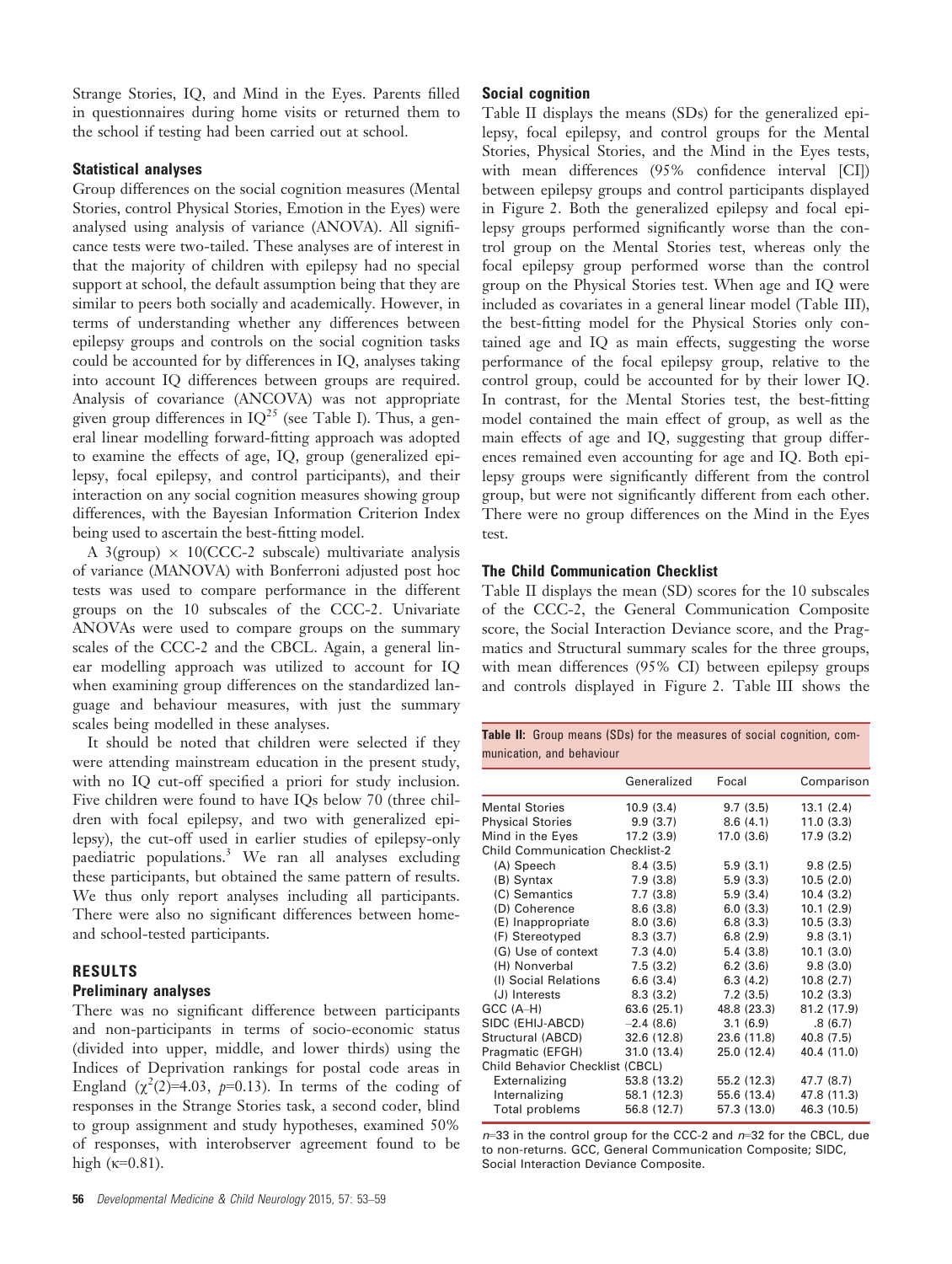

Figure 2: Mean differences (and 95% CIs) for generalized epilepsy versus control groups (blue diamonds), and focal epilepsy versus control groups (red squares), in social cognition, communication, and behaviour measures. All differences are expressed as standard scores. CBCL, Child Behavior Checklist; CCC-2, Child Communication Checklist-2.

| aviour, with group, IQ, and age (for non-standardized measures) as predictors |                      |                    |           |                    |         |       |  |  |
|-------------------------------------------------------------------------------|----------------------|--------------------|-----------|--------------------|---------|-------|--|--|
| Measure                                                                       | Parameter            | Estimate $(\beta)$ | <b>SE</b> | 95% CI             | р       | $R^2$ |  |  |
| Mental Stories <sup>a</sup>                                                   | Age                  | 0.04               | 0.009     | $0.02 - 0.06$      | < 0.001 | 0.46  |  |  |
|                                                                               | IQ                   | 0.08               | 0.02      | $0.04 - 0.11$      | < 0.001 |       |  |  |
|                                                                               | Generalized epilepsy | $-1.6$             | 0.64      | $-2.8$ to $-0.3$   | 0.002   |       |  |  |
|                                                                               | Focal epilepsy       | $-2.3$             | 0.63      | $-3.5$ to $-1.0$   | < 0.001 |       |  |  |
| <b>Physical Stories</b>                                                       | Age                  | 0.07               | 0.01      | $0.05 - 0.09$      | < 0.001 | 0.43  |  |  |
|                                                                               | IQ                   | 0.09               | 0.02      | $0.05 - 0.12$      | < 0.001 |       |  |  |
| Structural language                                                           | IQ                   | 0.2                | 0.08      | $0.06 - 0.36$      | 0.006   | 0.40  |  |  |
|                                                                               | Generalized epilepsy | $-6.5$             | 2.9       | $-12.1$ to $-0.83$ | 0.03    |       |  |  |
|                                                                               | Focal epilepsy       | $-13.8$            | 2.8       | $-19.4$ to $-8.3$  | < 0.001 |       |  |  |
| Pragmatic language                                                            | Generalized epilepsy | $-9.5$             | 3.4       | $-16.0$ to $-2.9$  | 0.005   | 0.24  |  |  |
|                                                                               | Focal epilepsy       | $-15.5$            | 3.1       | $-21.5$ to $-9.4$  | < 0.001 |       |  |  |

Table III: Parameter estimates for best-fit general linear models of Mental Stories, Physical Stories, structural language, pragmatic language and beh-

The control group is used as the reference category in all analyses. For all models reported, the residuals did not depart from normality, and there were no dependencies between residuals and factors. <sup>a</sup>A model which included group as a main effect, and an age and IQ interaction term only, was also a good fit, but given the focus on whether a group effect remains after controlling for age and IQ, the more interpretable main-effects model is reported. SE, standard error; CI, confidence interval.

Total Problems Generalized epilepsy 10.5 3.3 3.9–17.0 0.002 0.17

Focal epilepsy 11.0 3.1 5.0–17.0 <0.001

best-fitting general linear models including IQ as a covariate. Overall, both the generalized epilepsy and focal epilepsy groups had lower scores than the control children, with the children with focal epilepsy being particularly impaired in the structural language measures, as has been noted in earlier research.17,18 When IQ was included in the analyses (Table III), the best-fitting model for the

Structural summary scale included IQ as a main effect, together with group as a main effect whereby children with focal epilepsy were significantly worse than children with generalized epilepsy, who in turn were worse than control children. For pragmatic language, the best-fitting model included group only, whereby both the generalized epilepsy and focal epilepsy groups were worse than control children.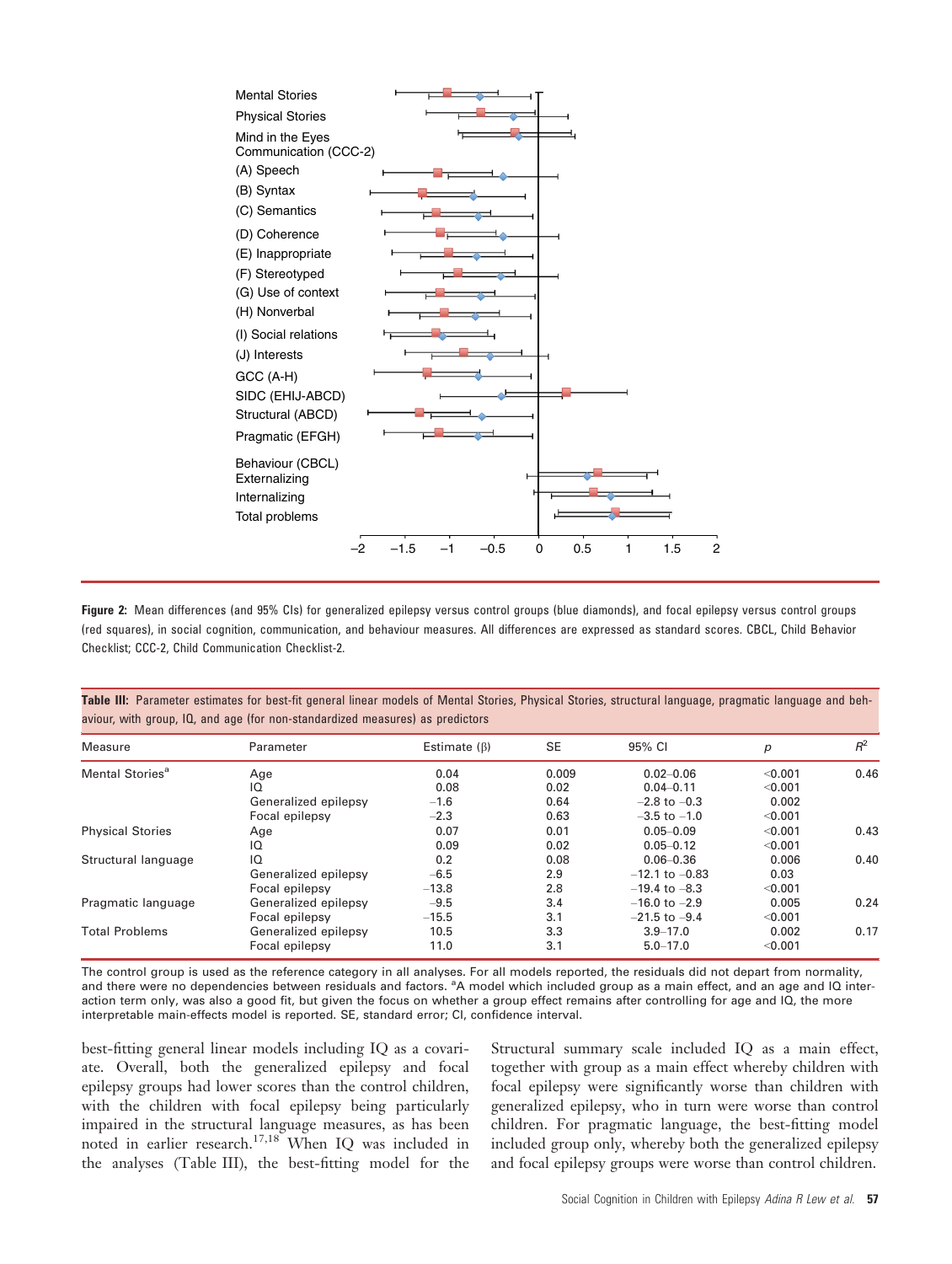## The Child Behavior Checklist

Table II displays the mean scores and Figure 2 shows mean differences (95% CI) between the two epilepsy groups and the control group, for the broadband psychopathology scales and the Total Problems scores. As with other research with similar samples of children with epilepsy, $3$  both groups of children with epilepsy showed higher levels of behaviour problems relative to the control group, and including IQ did not add significant explanatory power (Table III).

## Relations between social cognition tasks and communication and behaviour

Partial correlations, controlling for age and IQ, were conducted between the Strange Stories measures, the Mind in the Eyes measure, and the four composite measures of the CCC-2, as well as the Total Problems measure of the CBCL. Correlation coefficients are reported in Table SI (see online supporting information). The Mind in the Eyes task did not correlate with any of the parental report measures. The Mental Stories of the Strange Stories task correlated with the General Communication Composite  $(r=0.49, p=0.04, 95\% \text{ CI} = 0.1 - 0.8)$  and pragmatic language measures  $(r=0.51, p=0.03, 95\% \text{ CI}=0.2-0.8)$  but this was only the case in the generalized epilepsy group. There was no significant correlation with behaviour problems. Performance on the Physical Stories did not correlate with the communication or behaviour measures.

## Effects of clinical variables on social cognition, communication, and behaviour

The relation between age at onset and measures of social cognition, communication and behaviour problems was examined using partial correlations controlling for age and IQ, as a later age at onset was significantly positively related to both of these variables (age:  $r=0.6$ ,  $p<0.001$ , 95% CI 0.4–0.8; IQ,  $r=0.37$ ,  $p=0.01$ , 95% CI 0.01–0.6). The two epilepsy groups were pooled to gain power. The only significant correlation showed that later onset was related to more Total Problems  $(r=0.33, p=0.03, 95\% \text{ CI}$ 0.07–0.6). One-way ANOVAs with the three antiepileptic drug groups (polytherapy, monotherapy, and none) as levels of the factor, against social cognition, communication, and Total Problems measures yielded no significant effects. A comparison of those children who had experienced a seizure in the last 6 months versus those who had not experienced a seizure also yielded no significant differences. Finally, all group differences in Strange Stories performance, as well as summary language and behaviour measures, remained significant if only the children not in receipt of educational support were included in analyses, suggesting a level of unmet need in the sample.

#### **DISCUSSION**

We hypothesised that children with epilepsy-only diagnoses within mainstream education may have difficulties relative to their non-affected peers in tasks of social understanding. This was the case for the Strange Stories task, but not the Mind in the Eyes task. The lack of significant differences in performance on the Mind in the Eyes task between epilepsy and control groups appears to be in contrast to the findings with adults with refractory frontal lobe epilepsy.<sup>8</sup> According to Sabbagh,<sup>16</sup> this task is particularly dependent on orbitofrontal cortex functioning, and so it may be that epilepsy syndromes where this region is compromised show greater deficits relative to other types of epilepsy syndromes, a hypothesis that would require testing with larger samples of children and adults with different types of focal epilepsies.

As expected from earlier research, the children with epilepsy had poorer structural and pragmatic communication skills compared with their non-affected peers, as well as higher rates of behaviour problems.<sup>3,4,17-19</sup> There was a relation between scores on Mental Stories and communication problems, but this pertained to the children with generalized epilepsy only. It is possible that the structural language difficulties in the children with focal epilepsy made it harder for parents to distinguish communication failures due to structural language problems as opposed to pragmatic problems, thus weakening the linkage between social cognition abilities and good pragmatic communication (see discussion of this issue in Broeders et al.<sup>19</sup>). It is also possible that the relation between social cognition and communication found in the generalized epilepsy group was not a reliable effect given the relatively small sample size in the present study, making further research desirable.

In terms of the relation between social cognition and behaviour, no significant correlation was found once IQ and age were controlled for. Taken together with the findings of Golouboff et al.,<sup>12</sup> where only one of the temporal lobe epilepsy subgroups showed a relation between fear recognition and behaviour problems, it is clear that further replications across diverse epilepsy syndromes are required to establish whether any robust relations are present.

Finally, in terms of epilepsy variables, an earlier age at onset was related to lower IQ scores, as has been found in earlier research.<sup>1</sup> Surprisingly however, a later age at onset was related to more behaviour problems, controlling for age and IQ. It is possible that some children with later onset epilepsy were still going through an adjustment period in terms of their epilepsy, in that Austin et al.<sup>3</sup> found that behaviour generally improved 1 to 2 years after diagnosis, but low power prevented us from examining this possibility quantitatively. There was no additional deficit in social cognition associated with an earlier age at onset, over and above those related to lower IQ and age. Different types of epilepsy may vary in terms of whether age at onset is a risk factor in particular cognitive functions, $1,2$ but our results suggest that educators do not need to treat early age at onset as an additional risk factor for social cognition deficits.